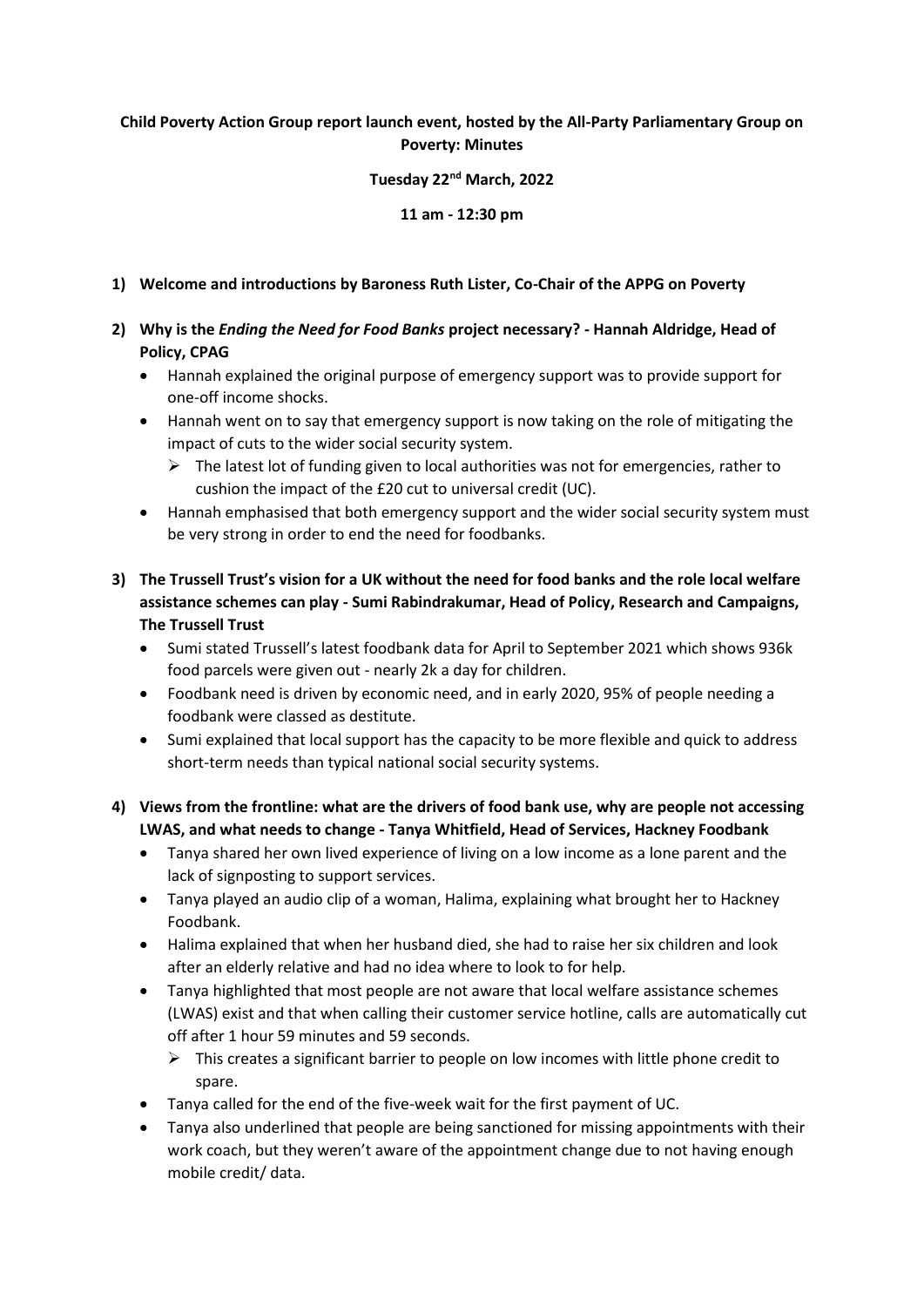"*People's anxiety through these times are going through the roof and there is no one there to help them."* 

#### **5) Q&A - part one**

- Marjorie Bahhaj stressed the need to develop a firm platform of support for all of society to rely on.
- Tallulah Eyres from the Salvation Army asked whether this report, alongside people in frontline services, could feed in ideas to the National Food Strategy.
- Wayne Green recommended having a Citizens' Income due to the administrative burden of social security on DWP.

### **6)** *Ending the Need for Food Banks:* **findings and recommendations - Kimberly McIntosh, Senior Policy and Research Officer, CPAG**

- Kimberly gave a brief overview of the project 2-year project funded by arbrdn Financial Fairness Trust.
- Kimberly explained what emergency support should cover:
	- o Key stage development payments for short-term cost increases associated with raising children.
	- $\circ$  Lumpy costs payments to cover one-off costs that are difficult to save up for if you are on a persistently low income.
	- $\circ$  Transitional payments to cover the costs associated with a life shock or transitional phase such as homelessness, leaving care or prison.
	- $\circ$  Emergency payments to cover the cost of essentials following an unexpected crisis such as the onset of a health condition, bereavement, separation or divorce.
- Kimberly detailed how to move towards a better system including when giving awards, ensure they reflect each family's circumstances and family size.
- Other examples include advertising in places where people go regularly (e.g. schools and supermarkets), informing applicants about the reason behind an award rejection and clear signposting to alternative support.
- In addition, Kimberly underlined that emergency support is a postcode lottery with 1 in 5 local authorities not having any LWAS provision whatsoever.
- To conclude, Kimberly called for long-term, multi-year funding for local authorities so they are able to plan their support more effectively.
- **7) Lessons from Scotland: Independent Food Aid Network's (IFAN) 'cash-first' leaflets and the Scottish Welfare Fund (SWF) - Mary McGinley, Chair, Helensburgh and Lomond Foodbank** 
	- Mary started by speaking about the importance of a cash-first approach in giving dignity and agency to people on low incomes.
	- Mary highlighted work she had done with IFAN to develop a leaflet, which helped people identify the key issues that had led them to attend the foodbank.
	- The leaflet goes on to provide options to address the problem and contact details of local support services.
	- Mary explained that although the leaflets follow the same recognisable template, they are each customised to the local council area and signpost people to local known services committed to a cash-first approach.
	- 96% of people in receipt of their first award, engaged with welfare support services afterwards.